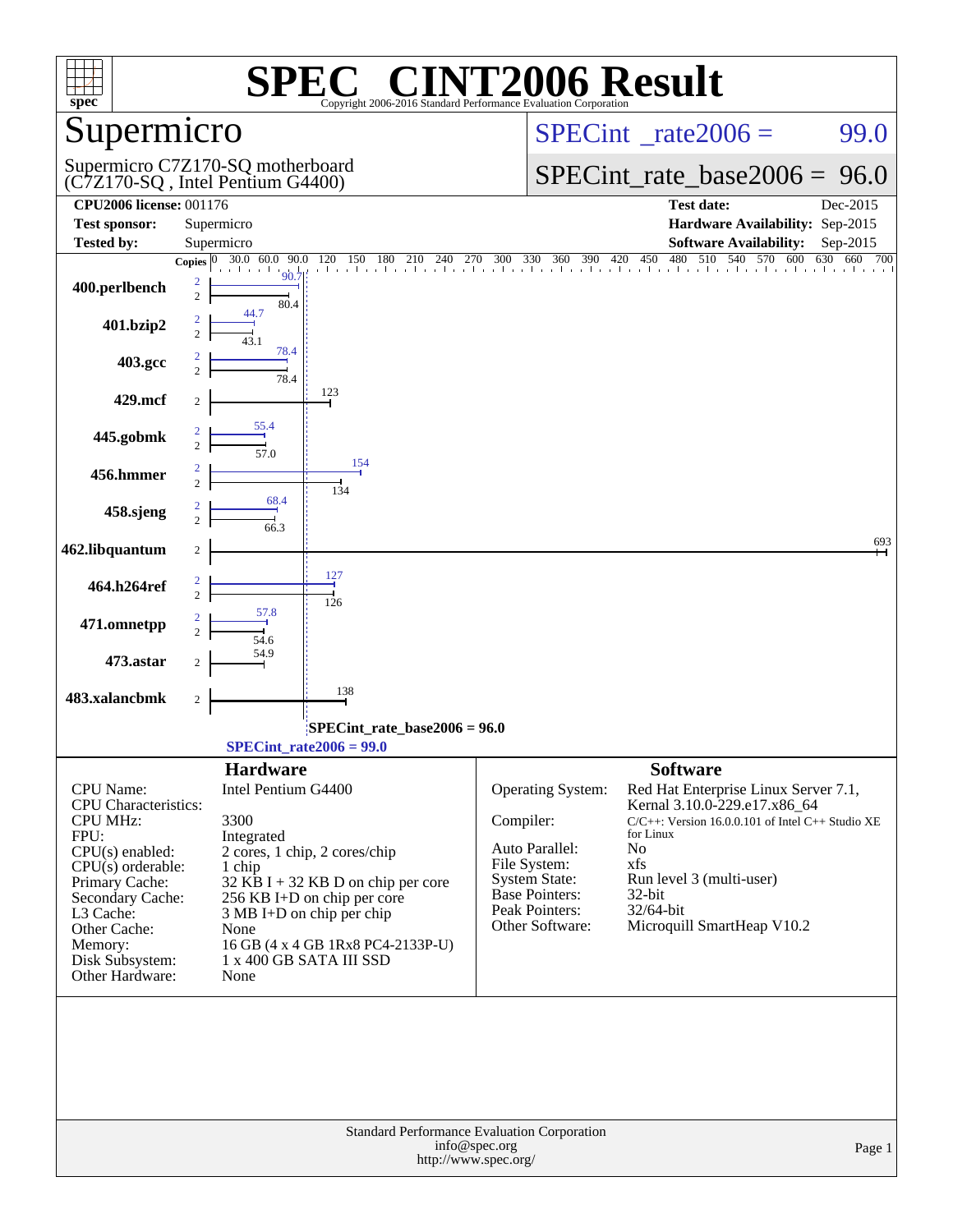

## Supermicro

(C7Z170-SQ , Intel Pentium G4400) Supermicro C7Z170-SQ motherboard SPECint rate $2006 = 99.0$ 

## [SPECint\\_rate\\_base2006 =](http://www.spec.org/auto/cpu2006/Docs/result-fields.html#SPECintratebase2006) 96.0

**[CPU2006 license:](http://www.spec.org/auto/cpu2006/Docs/result-fields.html#CPU2006license)** 001176 **[Test date:](http://www.spec.org/auto/cpu2006/Docs/result-fields.html#Testdate)** Dec-2015 **[Test sponsor:](http://www.spec.org/auto/cpu2006/Docs/result-fields.html#Testsponsor)** Supermicro **[Hardware Availability:](http://www.spec.org/auto/cpu2006/Docs/result-fields.html#HardwareAvailability)** Sep-2015 **[Tested by:](http://www.spec.org/auto/cpu2006/Docs/result-fields.html#Testedby)** Supermicro **Supermicro [Software Availability:](http://www.spec.org/auto/cpu2006/Docs/result-fields.html#SoftwareAvailability)** Sep-2015

### **[Results Table](http://www.spec.org/auto/cpu2006/Docs/result-fields.html#ResultsTable)**

|                    | <b>Base</b>   |                |       |                |       | <b>Peak</b>    |       |                |                |              |                |              |                |              |
|--------------------|---------------|----------------|-------|----------------|-------|----------------|-------|----------------|----------------|--------------|----------------|--------------|----------------|--------------|
| <b>Benchmark</b>   | <b>Copies</b> | <b>Seconds</b> | Ratio | <b>Seconds</b> | Ratio | <b>Seconds</b> | Ratio | <b>Copies</b>  | <b>Seconds</b> | <b>Ratio</b> | <b>Seconds</b> | <b>Ratio</b> | <b>Seconds</b> | <b>Ratio</b> |
| 400.perlbench      |               | 243            | 80.3  | 243            | 80.5  | 243            | 80.4  | ◠              | 216            | 90.5         | 215            | 90.7         | 216            | 90.7         |
| 401.bzip2          |               | 447            | 43.1  | 448            | 43.1  | 450            | 42.9  | ◠              | 432            | 44.7         | 433            | 44.6         | 432            | 44.7         |
| $403.\mathrm{gcc}$ |               | 205            | 78.5  | 205            | 78.4  | 206            | 78.3  |                | 205            | 78.4         | 205            | 78.4         | 206            | 78.3         |
| $429$ .mcf         |               | 148            | 123   | 149            | 123   | 149            | 123   |                | 148            | 123          | 149            | 123          | 149            | 123          |
| $445$ .gobmk       |               | 368            | 57.0  | 368            | 57.0  | 369            | 56.9  | ⌒              | 378            | 55.5         | 378            | 55.4         | 380            | 55.3         |
| 456.hmmer          |               | 139            | 134   | 140            | 134   | 140            | 134   | C              | 121            | 154          | 121            | 154          | 121            | 154          |
| $458$ .sjeng       |               | 365            | 66.3  | 365            | 66.3  | 365            | 66.2  |                | 354            | 68.4         | 354            | 68.4         | 354            | 68.4         |
| 462.libquantum     |               | 60.6           | 684   | 59.8           | 693   | 59.7           | 694   |                | 60.6           | 684          | 59.8           | 693          | 59.7           | 694          |
| 464.h264ref        | 2             | 350            | 126   | 351            | 126   | 350            | 126   | ◠              | 348            | <u>127</u>   | 349            | 127          | 348            | 127          |
| 471.omnetpp        |               | 229            | 54.6  | 229            | 54.6  | 229            | 54.6  | $\overline{2}$ | 217            | 57.6         | 216            | 57.8         | 215            | 58.0         |
| 473.astar          |               | 256            | 54.9  | 256            | 54.9  | 256            | 54.9  |                | 256            | 54.9         | 256            | 54.9         | 256            | 54.9         |
| 483.xalancbmk      |               | 99.3           | 139   | 99.7           | 138   | 99.7           | 138   | $\overline{2}$ | 99.3           | 139          | 99.7           | 138          | 99.7           | <u>138</u>   |

Results appear in the [order in which they were run.](http://www.spec.org/auto/cpu2006/Docs/result-fields.html#RunOrder) Bold underlined text [indicates a median measurement.](http://www.spec.org/auto/cpu2006/Docs/result-fields.html#Median)

### **[Submit Notes](http://www.spec.org/auto/cpu2006/Docs/result-fields.html#SubmitNotes)**

The config file option 'submit' was used.

### **[Operating System Notes](http://www.spec.org/auto/cpu2006/Docs/result-fields.html#OperatingSystemNotes)**

Stack size set to unlimited using "ulimit -s unlimited"

### **[Platform Notes](http://www.spec.org/auto/cpu2006/Docs/result-fields.html#PlatformNotes)**

Standard Performance Evaluation Corporation As tested, the system used a Supermicro CSE-732G-903B chassis. The chassis is configured with a PWS-903-PQ power supply, 1 SNK-P0051AP4 heatsink, as well as 1 FAN-0124L4 rear cooling fan. Sysinfo program /usr/cpu2006/config/sysinfo.rev6914 \$Rev: 6914 \$ \$Date:: 2014-06-25 #\$ e3fbb8667b5a285932ceab81e28219e1 running on localhost.localdomain Mon Dec 14 09:35:44 2015 This section contains SUT (System Under Test) info as seen by some common utilities. To remove or add to this section, see: <http://www.spec.org/cpu2006/Docs/config.html#sysinfo> From /proc/cpuinfo model name : Intel(R) Pentium(R) CPU G4400 @ 3.30GHz 1 "physical id"s (chips) 2 "processors" cores, siblings (Caution: counting these is hw and system dependent. The following excerpts from /proc/cpuinfo might not be reliable. Use with caution.) cpu cores : 2 siblings : 2 Continued on next page

[info@spec.org](mailto:info@spec.org) <http://www.spec.org/>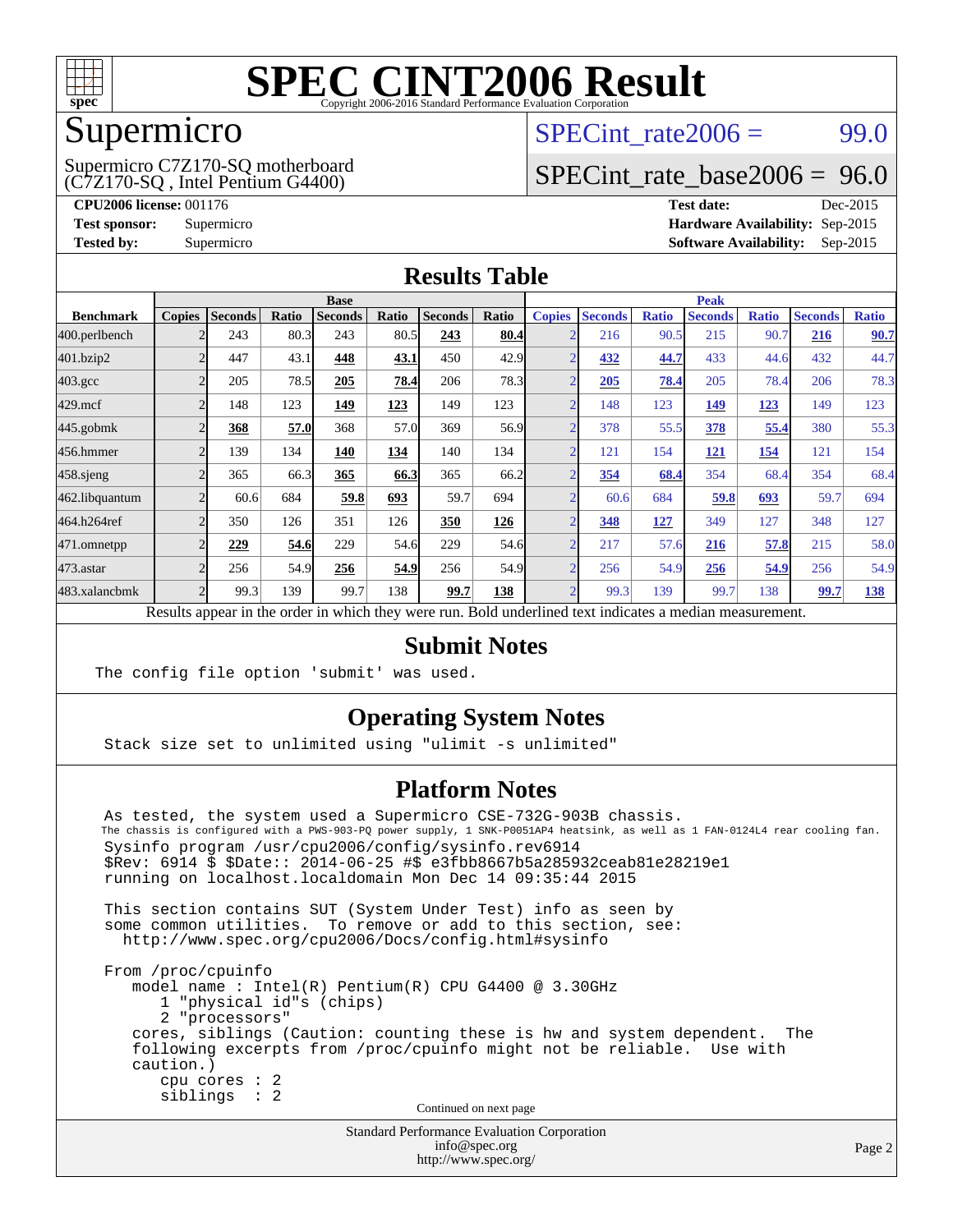

## Supermicro

SPECint rate $2006 = 99.0$ 

(C7Z170-SQ , Intel Pentium G4400) Supermicro C7Z170-SQ motherboard

[SPECint\\_rate\\_base2006 =](http://www.spec.org/auto/cpu2006/Docs/result-fields.html#SPECintratebase2006) 96.0

**[CPU2006 license:](http://www.spec.org/auto/cpu2006/Docs/result-fields.html#CPU2006license)** 001176 **[Test date:](http://www.spec.org/auto/cpu2006/Docs/result-fields.html#Testdate)** Dec-2015 **[Test sponsor:](http://www.spec.org/auto/cpu2006/Docs/result-fields.html#Testsponsor)** Supermicro **[Hardware Availability:](http://www.spec.org/auto/cpu2006/Docs/result-fields.html#HardwareAvailability)** Sep-2015 **[Tested by:](http://www.spec.org/auto/cpu2006/Docs/result-fields.html#Testedby)** Supermicro **Supermicro [Software Availability:](http://www.spec.org/auto/cpu2006/Docs/result-fields.html#SoftwareAvailability)** Sep-2015

#### **[Platform Notes \(Continued\)](http://www.spec.org/auto/cpu2006/Docs/result-fields.html#PlatformNotes)**

 physical 0: cores 0 1 cache size : 3072 KB From /proc/meminfo MemTotal: 16045360 kB HugePages\_Total: 0 Hugepagesize: 2048 kB From /etc/\*release\* /etc/\*version\* os-release: NAME="Red Hat Enterprise Linux Server" VERSION="7.1 (Maipo)" ID="rhel" ID\_LIKE="fedora" VERSION\_ID="7.1" PRETTY\_NAME="Red Hat Enterprise Linux Server 7.1 (Maipo)" ANSI\_COLOR="0;31" CPE\_NAME="cpe:/o:redhat:enterprise\_linux:7.1:GA:server" redhat-release: Red Hat Enterprise Linux Server release 7.1 (Maipo) system-release: Red Hat Enterprise Linux Server release 7.1 (Maipo) system-release-cpe: cpe:/o:redhat:enterprise\_linux:7.1:ga:server uname -a: Linux localhost.localdomain 3.10.0-229.el7.x86\_64 #1 SMP Thu Jan 29 18:37:38 EST 2015 x86 64 x86 64 x86 64 GNU/Linux run-level 3 Dec 11 13:28 SPEC is set to: /usr/cpu2006 Filesystem Type Size Used Avail Use% Mounted on /dev/sda2 xfs 369G 164G 205G 45% / Additional information from dmidecode: Warning: Use caution when you interpret this section. The 'dmidecode' program reads system data which is "intended to allow hardware to be accurately determined", but the intent may not be met, as there are frequent changes to hardware, firmware, and the "DMTF SMBIOS" standard. BIOS American Megatrends Inc. 1.0c 12/09/2015 Memory: 4x Micron 8ATF51264AZ-2G1A2 4 GB 1 rank 2133 MHz (End of data from sysinfo program)

#### **[General Notes](http://www.spec.org/auto/cpu2006/Docs/result-fields.html#GeneralNotes)**

Environment variables set by runspec before the start of the run: LD\_LIBRARY\_PATH = "/usr/cpu2006/libs/32:/usr/cpu2006/libs/64:/usr/cpu2006/sh"

 Binaries compiled on a system with 1x Intel Core i5-4670K CPU + 32GB memory using RedHat EL 7.1

Continued on next page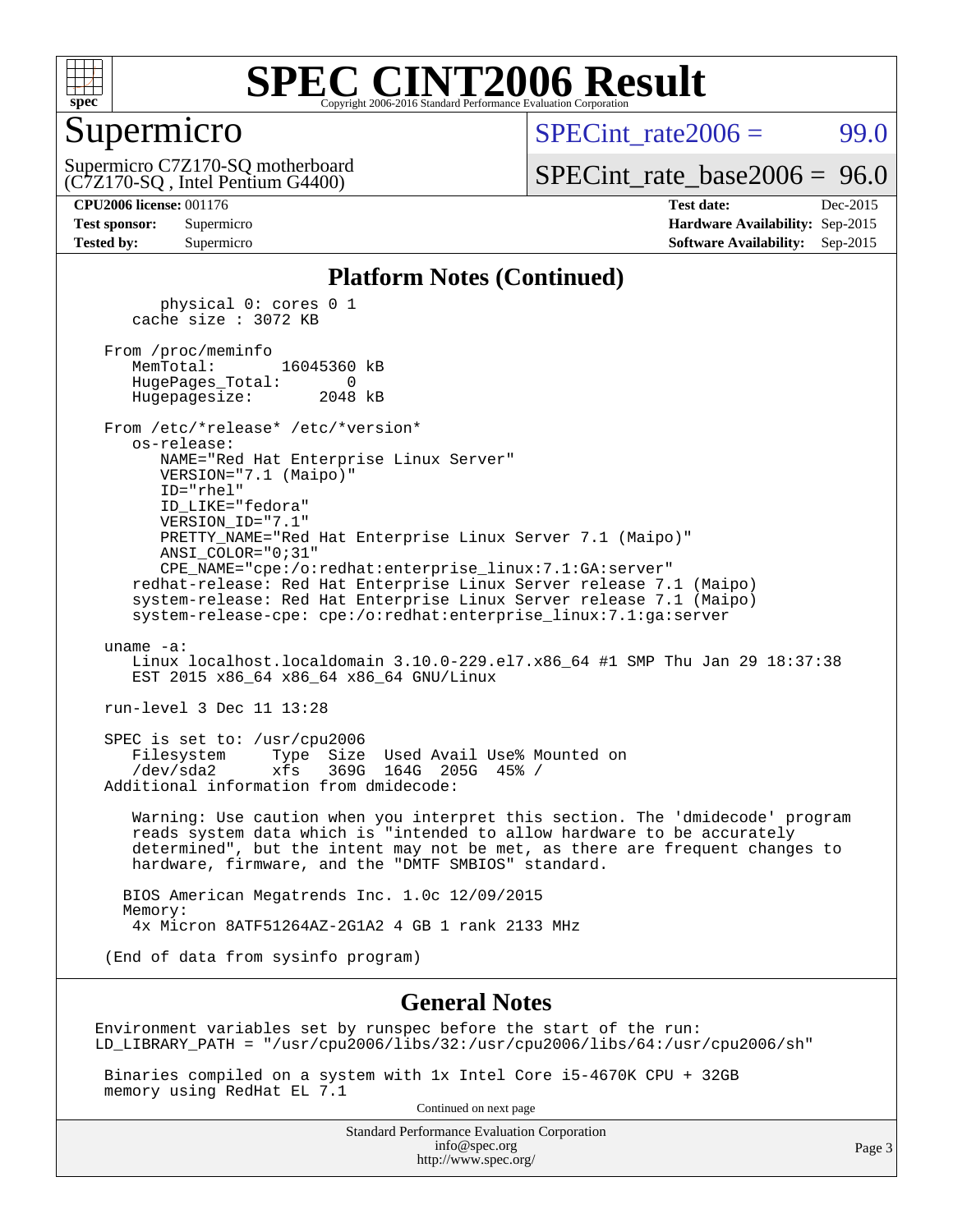

## Supermicro

SPECint rate $2006 = 99.0$ 

(C7Z170-SQ , Intel Pentium G4400) Supermicro C7Z170-SQ motherboard

[SPECint\\_rate\\_base2006 =](http://www.spec.org/auto/cpu2006/Docs/result-fields.html#SPECintratebase2006) 96.0

**[CPU2006 license:](http://www.spec.org/auto/cpu2006/Docs/result-fields.html#CPU2006license)** 001176 **[Test date:](http://www.spec.org/auto/cpu2006/Docs/result-fields.html#Testdate)** Dec-2015 **[Test sponsor:](http://www.spec.org/auto/cpu2006/Docs/result-fields.html#Testsponsor)** Supermicro **[Hardware Availability:](http://www.spec.org/auto/cpu2006/Docs/result-fields.html#HardwareAvailability)** Sep-2015 **[Tested by:](http://www.spec.org/auto/cpu2006/Docs/result-fields.html#Testedby)** Supermicro **Supermicro [Software Availability:](http://www.spec.org/auto/cpu2006/Docs/result-fields.html#SoftwareAvailability)** Sep-2015

### **[General Notes \(Continued\)](http://www.spec.org/auto/cpu2006/Docs/result-fields.html#GeneralNotes)**

 Transparent Huge Pages enabled with: echo always > /sys/kernel/mm/transparent\_hugepage/enabled

## **[Base Compiler Invocation](http://www.spec.org/auto/cpu2006/Docs/result-fields.html#BaseCompilerInvocation)**

[C benchmarks](http://www.spec.org/auto/cpu2006/Docs/result-fields.html#Cbenchmarks):

[icc -m32 -L/opt/intel/compilers\\_and\\_libraries\\_2016/linux/compiler/lib/ia32\\_lin](http://www.spec.org/cpu2006/results/res2016q1/cpu2006-20151217-38448.flags.html#user_CCbase_intel_icc_e10256ba5924b668798078a321b0cb3f)

[C++ benchmarks:](http://www.spec.org/auto/cpu2006/Docs/result-fields.html#CXXbenchmarks)

[icpc -m32 -L/opt/intel/compilers\\_and\\_libraries\\_2016/linux/compiler/lib/ia32\\_lin](http://www.spec.org/cpu2006/results/res2016q1/cpu2006-20151217-38448.flags.html#user_CXXbase_intel_icpc_b4f50a394bdb4597aa5879c16bc3f5c5)

## **[Base Portability Flags](http://www.spec.org/auto/cpu2006/Docs/result-fields.html#BasePortabilityFlags)**

 400.perlbench: [-D\\_FILE\\_OFFSET\\_BITS=64](http://www.spec.org/cpu2006/results/res2016q1/cpu2006-20151217-38448.flags.html#user_basePORTABILITY400_perlbench_file_offset_bits_64_438cf9856305ebd76870a2c6dc2689ab) [-DSPEC\\_CPU\\_LINUX\\_IA32](http://www.spec.org/cpu2006/results/res2016q1/cpu2006-20151217-38448.flags.html#b400.perlbench_baseCPORTABILITY_DSPEC_CPU_LINUX_IA32) 401.bzip2: [-D\\_FILE\\_OFFSET\\_BITS=64](http://www.spec.org/cpu2006/results/res2016q1/cpu2006-20151217-38448.flags.html#user_basePORTABILITY401_bzip2_file_offset_bits_64_438cf9856305ebd76870a2c6dc2689ab) 403.gcc: [-D\\_FILE\\_OFFSET\\_BITS=64](http://www.spec.org/cpu2006/results/res2016q1/cpu2006-20151217-38448.flags.html#user_basePORTABILITY403_gcc_file_offset_bits_64_438cf9856305ebd76870a2c6dc2689ab) 429.mcf: [-D\\_FILE\\_OFFSET\\_BITS=64](http://www.spec.org/cpu2006/results/res2016q1/cpu2006-20151217-38448.flags.html#user_basePORTABILITY429_mcf_file_offset_bits_64_438cf9856305ebd76870a2c6dc2689ab) 445.gobmk: [-D\\_FILE\\_OFFSET\\_BITS=64](http://www.spec.org/cpu2006/results/res2016q1/cpu2006-20151217-38448.flags.html#user_basePORTABILITY445_gobmk_file_offset_bits_64_438cf9856305ebd76870a2c6dc2689ab) 456.hmmer: [-D\\_FILE\\_OFFSET\\_BITS=64](http://www.spec.org/cpu2006/results/res2016q1/cpu2006-20151217-38448.flags.html#user_basePORTABILITY456_hmmer_file_offset_bits_64_438cf9856305ebd76870a2c6dc2689ab) 458.sjeng: [-D\\_FILE\\_OFFSET\\_BITS=64](http://www.spec.org/cpu2006/results/res2016q1/cpu2006-20151217-38448.flags.html#user_basePORTABILITY458_sjeng_file_offset_bits_64_438cf9856305ebd76870a2c6dc2689ab) 462.libquantum: [-D\\_FILE\\_OFFSET\\_BITS=64](http://www.spec.org/cpu2006/results/res2016q1/cpu2006-20151217-38448.flags.html#user_basePORTABILITY462_libquantum_file_offset_bits_64_438cf9856305ebd76870a2c6dc2689ab) [-DSPEC\\_CPU\\_LINUX](http://www.spec.org/cpu2006/results/res2016q1/cpu2006-20151217-38448.flags.html#b462.libquantum_baseCPORTABILITY_DSPEC_CPU_LINUX) 464.h264ref: [-D\\_FILE\\_OFFSET\\_BITS=64](http://www.spec.org/cpu2006/results/res2016q1/cpu2006-20151217-38448.flags.html#user_basePORTABILITY464_h264ref_file_offset_bits_64_438cf9856305ebd76870a2c6dc2689ab) 471.omnetpp: [-D\\_FILE\\_OFFSET\\_BITS=64](http://www.spec.org/cpu2006/results/res2016q1/cpu2006-20151217-38448.flags.html#user_basePORTABILITY471_omnetpp_file_offset_bits_64_438cf9856305ebd76870a2c6dc2689ab) 473.astar: [-D\\_FILE\\_OFFSET\\_BITS=64](http://www.spec.org/cpu2006/results/res2016q1/cpu2006-20151217-38448.flags.html#user_basePORTABILITY473_astar_file_offset_bits_64_438cf9856305ebd76870a2c6dc2689ab) 483.xalancbmk: [-D\\_FILE\\_OFFSET\\_BITS=64](http://www.spec.org/cpu2006/results/res2016q1/cpu2006-20151217-38448.flags.html#user_basePORTABILITY483_xalancbmk_file_offset_bits_64_438cf9856305ebd76870a2c6dc2689ab) [-DSPEC\\_CPU\\_LINUX](http://www.spec.org/cpu2006/results/res2016q1/cpu2006-20151217-38448.flags.html#b483.xalancbmk_baseCXXPORTABILITY_DSPEC_CPU_LINUX)

## **[Base Optimization Flags](http://www.spec.org/auto/cpu2006/Docs/result-fields.html#BaseOptimizationFlags)**

[C benchmarks](http://www.spec.org/auto/cpu2006/Docs/result-fields.html#Cbenchmarks): [-xSSE4.2](http://www.spec.org/cpu2006/results/res2016q1/cpu2006-20151217-38448.flags.html#user_CCbase_f-xSSE42_f91528193cf0b216347adb8b939d4107) [-ipo](http://www.spec.org/cpu2006/results/res2016q1/cpu2006-20151217-38448.flags.html#user_CCbase_f-ipo) [-O3](http://www.spec.org/cpu2006/results/res2016q1/cpu2006-20151217-38448.flags.html#user_CCbase_f-O3) [-no-prec-div](http://www.spec.org/cpu2006/results/res2016q1/cpu2006-20151217-38448.flags.html#user_CCbase_f-no-prec-div) [-opt-prefetch](http://www.spec.org/cpu2006/results/res2016q1/cpu2006-20151217-38448.flags.html#user_CCbase_f-opt-prefetch)

[C++ benchmarks:](http://www.spec.org/auto/cpu2006/Docs/result-fields.html#CXXbenchmarks) [-xSSE4.2](http://www.spec.org/cpu2006/results/res2016q1/cpu2006-20151217-38448.flags.html#user_CXXbase_f-xSSE42_f91528193cf0b216347adb8b939d4107) [-ipo](http://www.spec.org/cpu2006/results/res2016q1/cpu2006-20151217-38448.flags.html#user_CXXbase_f-ipo) [-O3](http://www.spec.org/cpu2006/results/res2016q1/cpu2006-20151217-38448.flags.html#user_CXXbase_f-O3) [-no-prec-div](http://www.spec.org/cpu2006/results/res2016q1/cpu2006-20151217-38448.flags.html#user_CXXbase_f-no-prec-div) [-opt-prefetch](http://www.spec.org/cpu2006/results/res2016q1/cpu2006-20151217-38448.flags.html#user_CXXbase_f-opt-prefetch) [-Wl,-z,muldefs](http://www.spec.org/cpu2006/results/res2016q1/cpu2006-20151217-38448.flags.html#user_CXXbase_link_force_multiple1_74079c344b956b9658436fd1b6dd3a8a)

[-L/sh -lsmartheap](http://www.spec.org/cpu2006/results/res2016q1/cpu2006-20151217-38448.flags.html#user_CXXbase_SmartHeap_32f6c82aa1ed9c52345d30cf6e4a0499)

## **[Base Other Flags](http://www.spec.org/auto/cpu2006/Docs/result-fields.html#BaseOtherFlags)**

[C benchmarks](http://www.spec.org/auto/cpu2006/Docs/result-fields.html#Cbenchmarks):

403.gcc: [-Dalloca=\\_alloca](http://www.spec.org/cpu2006/results/res2016q1/cpu2006-20151217-38448.flags.html#b403.gcc_baseEXTRA_CFLAGS_Dalloca_be3056838c12de2578596ca5467af7f3)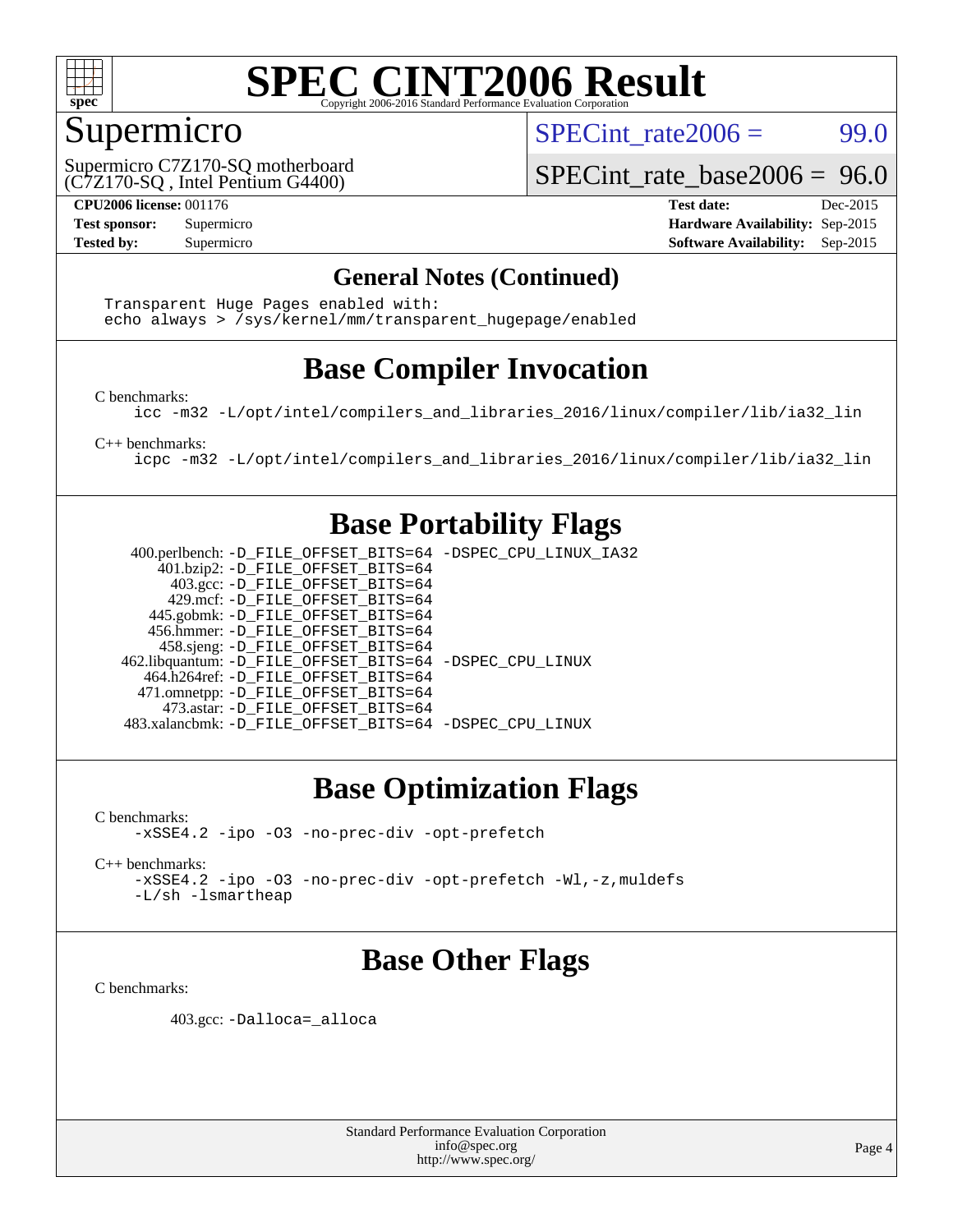

#### **[SPEC CINT2006 Result](http://www.spec.org/auto/cpu2006/Docs/result-fields.html#SPECCINT2006Result)** Copyright 2006-2016 Standard Performance Evaluation C

## Supermicro

SPECint rate $2006 = 99.0$ 

(C7Z170-SQ , Intel Pentium G4400) Supermicro C7Z170-SQ motherboard

[SPECint\\_rate\\_base2006 =](http://www.spec.org/auto/cpu2006/Docs/result-fields.html#SPECintratebase2006) 96.0

| <b>Test sponsor:</b> | Supermicro |
|----------------------|------------|
| <b>Tested by:</b>    | Supermicro |

**[CPU2006 license:](http://www.spec.org/auto/cpu2006/Docs/result-fields.html#CPU2006license)** 001176 **[Test date:](http://www.spec.org/auto/cpu2006/Docs/result-fields.html#Testdate)** Dec-2015 **[Hardware Availability:](http://www.spec.org/auto/cpu2006/Docs/result-fields.html#HardwareAvailability)** Sep-2015 **[Software Availability:](http://www.spec.org/auto/cpu2006/Docs/result-fields.html#SoftwareAvailability)** Sep-2015

## **[Peak Compiler Invocation](http://www.spec.org/auto/cpu2006/Docs/result-fields.html#PeakCompilerInvocation)**

[C benchmarks \(except as noted below\)](http://www.spec.org/auto/cpu2006/Docs/result-fields.html#Cbenchmarksexceptasnotedbelow):

[icc -m32 -L/opt/intel/compilers\\_and\\_libraries\\_2016/linux/compiler/lib/ia32\\_lin](http://www.spec.org/cpu2006/results/res2016q1/cpu2006-20151217-38448.flags.html#user_CCpeak_intel_icc_e10256ba5924b668798078a321b0cb3f)

400.perlbench: [icc -m64](http://www.spec.org/cpu2006/results/res2016q1/cpu2006-20151217-38448.flags.html#user_peakCCLD400_perlbench_intel_icc_64bit_bda6cc9af1fdbb0edc3795bac97ada53)

401.bzip2: [icc -m64](http://www.spec.org/cpu2006/results/res2016q1/cpu2006-20151217-38448.flags.html#user_peakCCLD401_bzip2_intel_icc_64bit_bda6cc9af1fdbb0edc3795bac97ada53)

456.hmmer: [icc -m64](http://www.spec.org/cpu2006/results/res2016q1/cpu2006-20151217-38448.flags.html#user_peakCCLD456_hmmer_intel_icc_64bit_bda6cc9af1fdbb0edc3795bac97ada53)

458.sjeng: [icc -m64](http://www.spec.org/cpu2006/results/res2016q1/cpu2006-20151217-38448.flags.html#user_peakCCLD458_sjeng_intel_icc_64bit_bda6cc9af1fdbb0edc3795bac97ada53)

#### [C++ benchmarks:](http://www.spec.org/auto/cpu2006/Docs/result-fields.html#CXXbenchmarks)

[icpc -m32 -L/opt/intel/compilers\\_and\\_libraries\\_2016/linux/compiler/lib/ia32\\_lin](http://www.spec.org/cpu2006/results/res2016q1/cpu2006-20151217-38448.flags.html#user_CXXpeak_intel_icpc_b4f50a394bdb4597aa5879c16bc3f5c5)

## **[Peak Portability Flags](http://www.spec.org/auto/cpu2006/Docs/result-fields.html#PeakPortabilityFlags)**

 400.perlbench: [-D\\_FILE\\_OFFSET\\_BITS=64](http://www.spec.org/cpu2006/results/res2016q1/cpu2006-20151217-38448.flags.html#user_peakPORTABILITY400_perlbench_file_offset_bits_64_438cf9856305ebd76870a2c6dc2689ab) [-DSPEC\\_CPU\\_LP64](http://www.spec.org/cpu2006/results/res2016q1/cpu2006-20151217-38448.flags.html#b400.perlbench_peakCPORTABILITY_DSPEC_CPU_LP64) [-DSPEC\\_CPU\\_LINUX\\_X64](http://www.spec.org/cpu2006/results/res2016q1/cpu2006-20151217-38448.flags.html#b400.perlbench_peakCPORTABILITY_DSPEC_CPU_LINUX_X64) 401.bzip2: [-D\\_FILE\\_OFFSET\\_BITS=64](http://www.spec.org/cpu2006/results/res2016q1/cpu2006-20151217-38448.flags.html#user_peakPORTABILITY401_bzip2_file_offset_bits_64_438cf9856305ebd76870a2c6dc2689ab) [-DSPEC\\_CPU\\_LP64](http://www.spec.org/cpu2006/results/res2016q1/cpu2006-20151217-38448.flags.html#suite_peakCPORTABILITY401_bzip2_DSPEC_CPU_LP64) 403.gcc: [-D\\_FILE\\_OFFSET\\_BITS=64](http://www.spec.org/cpu2006/results/res2016q1/cpu2006-20151217-38448.flags.html#user_peakPORTABILITY403_gcc_file_offset_bits_64_438cf9856305ebd76870a2c6dc2689ab) 429.mcf: [-D\\_FILE\\_OFFSET\\_BITS=64](http://www.spec.org/cpu2006/results/res2016q1/cpu2006-20151217-38448.flags.html#user_peakPORTABILITY429_mcf_file_offset_bits_64_438cf9856305ebd76870a2c6dc2689ab) 445.gobmk: [-D\\_FILE\\_OFFSET\\_BITS=64](http://www.spec.org/cpu2006/results/res2016q1/cpu2006-20151217-38448.flags.html#user_peakPORTABILITY445_gobmk_file_offset_bits_64_438cf9856305ebd76870a2c6dc2689ab) 456.hmmer: [-D\\_FILE\\_OFFSET\\_BITS=64](http://www.spec.org/cpu2006/results/res2016q1/cpu2006-20151217-38448.flags.html#user_peakPORTABILITY456_hmmer_file_offset_bits_64_438cf9856305ebd76870a2c6dc2689ab) [-DSPEC\\_CPU\\_LP64](http://www.spec.org/cpu2006/results/res2016q1/cpu2006-20151217-38448.flags.html#suite_peakCPORTABILITY456_hmmer_DSPEC_CPU_LP64) 458.sjeng: [-D\\_FILE\\_OFFSET\\_BITS=64](http://www.spec.org/cpu2006/results/res2016q1/cpu2006-20151217-38448.flags.html#user_peakPORTABILITY458_sjeng_file_offset_bits_64_438cf9856305ebd76870a2c6dc2689ab) [-DSPEC\\_CPU\\_LP64](http://www.spec.org/cpu2006/results/res2016q1/cpu2006-20151217-38448.flags.html#suite_peakCPORTABILITY458_sjeng_DSPEC_CPU_LP64) 462.libquantum: [-D\\_FILE\\_OFFSET\\_BITS=64](http://www.spec.org/cpu2006/results/res2016q1/cpu2006-20151217-38448.flags.html#user_peakPORTABILITY462_libquantum_file_offset_bits_64_438cf9856305ebd76870a2c6dc2689ab) [-DSPEC\\_CPU\\_LINUX](http://www.spec.org/cpu2006/results/res2016q1/cpu2006-20151217-38448.flags.html#b462.libquantum_peakCPORTABILITY_DSPEC_CPU_LINUX) 464.h264ref: [-D\\_FILE\\_OFFSET\\_BITS=64](http://www.spec.org/cpu2006/results/res2016q1/cpu2006-20151217-38448.flags.html#user_peakPORTABILITY464_h264ref_file_offset_bits_64_438cf9856305ebd76870a2c6dc2689ab) 471.omnetpp: [-D\\_FILE\\_OFFSET\\_BITS=64](http://www.spec.org/cpu2006/results/res2016q1/cpu2006-20151217-38448.flags.html#user_peakPORTABILITY471_omnetpp_file_offset_bits_64_438cf9856305ebd76870a2c6dc2689ab) 473.astar: [-D\\_FILE\\_OFFSET\\_BITS=64](http://www.spec.org/cpu2006/results/res2016q1/cpu2006-20151217-38448.flags.html#user_peakPORTABILITY473_astar_file_offset_bits_64_438cf9856305ebd76870a2c6dc2689ab) 483.xalancbmk: [-D\\_FILE\\_OFFSET\\_BITS=64](http://www.spec.org/cpu2006/results/res2016q1/cpu2006-20151217-38448.flags.html#user_peakPORTABILITY483_xalancbmk_file_offset_bits_64_438cf9856305ebd76870a2c6dc2689ab) [-DSPEC\\_CPU\\_LINUX](http://www.spec.org/cpu2006/results/res2016q1/cpu2006-20151217-38448.flags.html#b483.xalancbmk_peakCXXPORTABILITY_DSPEC_CPU_LINUX)

### **[Peak Optimization Flags](http://www.spec.org/auto/cpu2006/Docs/result-fields.html#PeakOptimizationFlags)**

[C benchmarks](http://www.spec.org/auto/cpu2006/Docs/result-fields.html#Cbenchmarks):

 400.perlbench: [-xSSE4.2](http://www.spec.org/cpu2006/results/res2016q1/cpu2006-20151217-38448.flags.html#user_peakPASS2_CFLAGSPASS2_LDCFLAGS400_perlbench_f-xSSE42_f91528193cf0b216347adb8b939d4107)(pass 2) [-prof-gen:threadsafe](http://www.spec.org/cpu2006/results/res2016q1/cpu2006-20151217-38448.flags.html#user_peakPASS1_CFLAGSPASS1_LDCFLAGS400_perlbench_prof_gen_21a26eb79f378b550acd7bec9fe4467a)(pass 1) [-ipo](http://www.spec.org/cpu2006/results/res2016q1/cpu2006-20151217-38448.flags.html#user_peakPASS2_CFLAGSPASS2_LDCFLAGS400_perlbench_f-ipo)(pass 2) [-O3](http://www.spec.org/cpu2006/results/res2016q1/cpu2006-20151217-38448.flags.html#user_peakPASS2_CFLAGSPASS2_LDCFLAGS400_perlbench_f-O3)(pass 2) [-no-prec-div](http://www.spec.org/cpu2006/results/res2016q1/cpu2006-20151217-38448.flags.html#user_peakPASS2_CFLAGSPASS2_LDCFLAGS400_perlbench_f-no-prec-div)(pass 2) [-par-num-threads=1](http://www.spec.org/cpu2006/results/res2016q1/cpu2006-20151217-38448.flags.html#user_peakPASS1_CFLAGSPASS1_LDCFLAGS400_perlbench_par_num_threads_786a6ff141b4e9e90432e998842df6c2)(pass 1) [-prof-use](http://www.spec.org/cpu2006/results/res2016q1/cpu2006-20151217-38448.flags.html#user_peakPASS2_CFLAGSPASS2_LDCFLAGS400_perlbench_prof_use_bccf7792157ff70d64e32fe3e1250b55)(pass 2) [-auto-ilp32](http://www.spec.org/cpu2006/results/res2016q1/cpu2006-20151217-38448.flags.html#user_peakCOPTIMIZE400_perlbench_f-auto-ilp32)

 401.bzip2: [-xSSE4.2](http://www.spec.org/cpu2006/results/res2016q1/cpu2006-20151217-38448.flags.html#user_peakPASS2_CFLAGSPASS2_LDCFLAGS401_bzip2_f-xSSE42_f91528193cf0b216347adb8b939d4107)(pass 2) [-prof-gen:threadsafe](http://www.spec.org/cpu2006/results/res2016q1/cpu2006-20151217-38448.flags.html#user_peakPASS1_CFLAGSPASS1_LDCFLAGS401_bzip2_prof_gen_21a26eb79f378b550acd7bec9fe4467a)(pass 1) [-ipo](http://www.spec.org/cpu2006/results/res2016q1/cpu2006-20151217-38448.flags.html#user_peakPASS2_CFLAGSPASS2_LDCFLAGS401_bzip2_f-ipo)(pass 2) [-O3](http://www.spec.org/cpu2006/results/res2016q1/cpu2006-20151217-38448.flags.html#user_peakPASS2_CFLAGSPASS2_LDCFLAGS401_bzip2_f-O3)(pass 2) [-no-prec-div](http://www.spec.org/cpu2006/results/res2016q1/cpu2006-20151217-38448.flags.html#user_peakPASS2_CFLAGSPASS2_LDCFLAGS401_bzip2_f-no-prec-div)(pass 2) [-par-num-threads=1](http://www.spec.org/cpu2006/results/res2016q1/cpu2006-20151217-38448.flags.html#user_peakPASS1_CFLAGSPASS1_LDCFLAGS401_bzip2_par_num_threads_786a6ff141b4e9e90432e998842df6c2)(pass 1) [-prof-use](http://www.spec.org/cpu2006/results/res2016q1/cpu2006-20151217-38448.flags.html#user_peakPASS2_CFLAGSPASS2_LDCFLAGS401_bzip2_prof_use_bccf7792157ff70d64e32fe3e1250b55)(pass 2) [-opt-prefetch](http://www.spec.org/cpu2006/results/res2016q1/cpu2006-20151217-38448.flags.html#user_peakCOPTIMIZE401_bzip2_f-opt-prefetch) [-auto-ilp32](http://www.spec.org/cpu2006/results/res2016q1/cpu2006-20151217-38448.flags.html#user_peakCOPTIMIZE401_bzip2_f-auto-ilp32) [-ansi-alias](http://www.spec.org/cpu2006/results/res2016q1/cpu2006-20151217-38448.flags.html#user_peakCOPTIMIZE401_bzip2_f-ansi-alias)

403.gcc: [-xSSE4.2](http://www.spec.org/cpu2006/results/res2016q1/cpu2006-20151217-38448.flags.html#user_peakCOPTIMIZE403_gcc_f-xSSE42_f91528193cf0b216347adb8b939d4107) [-ipo](http://www.spec.org/cpu2006/results/res2016q1/cpu2006-20151217-38448.flags.html#user_peakCOPTIMIZE403_gcc_f-ipo) [-O3](http://www.spec.org/cpu2006/results/res2016q1/cpu2006-20151217-38448.flags.html#user_peakCOPTIMIZE403_gcc_f-O3) [-no-prec-div](http://www.spec.org/cpu2006/results/res2016q1/cpu2006-20151217-38448.flags.html#user_peakCOPTIMIZE403_gcc_f-no-prec-div)

 $429$ .mcf: basepeak = yes

Continued on next page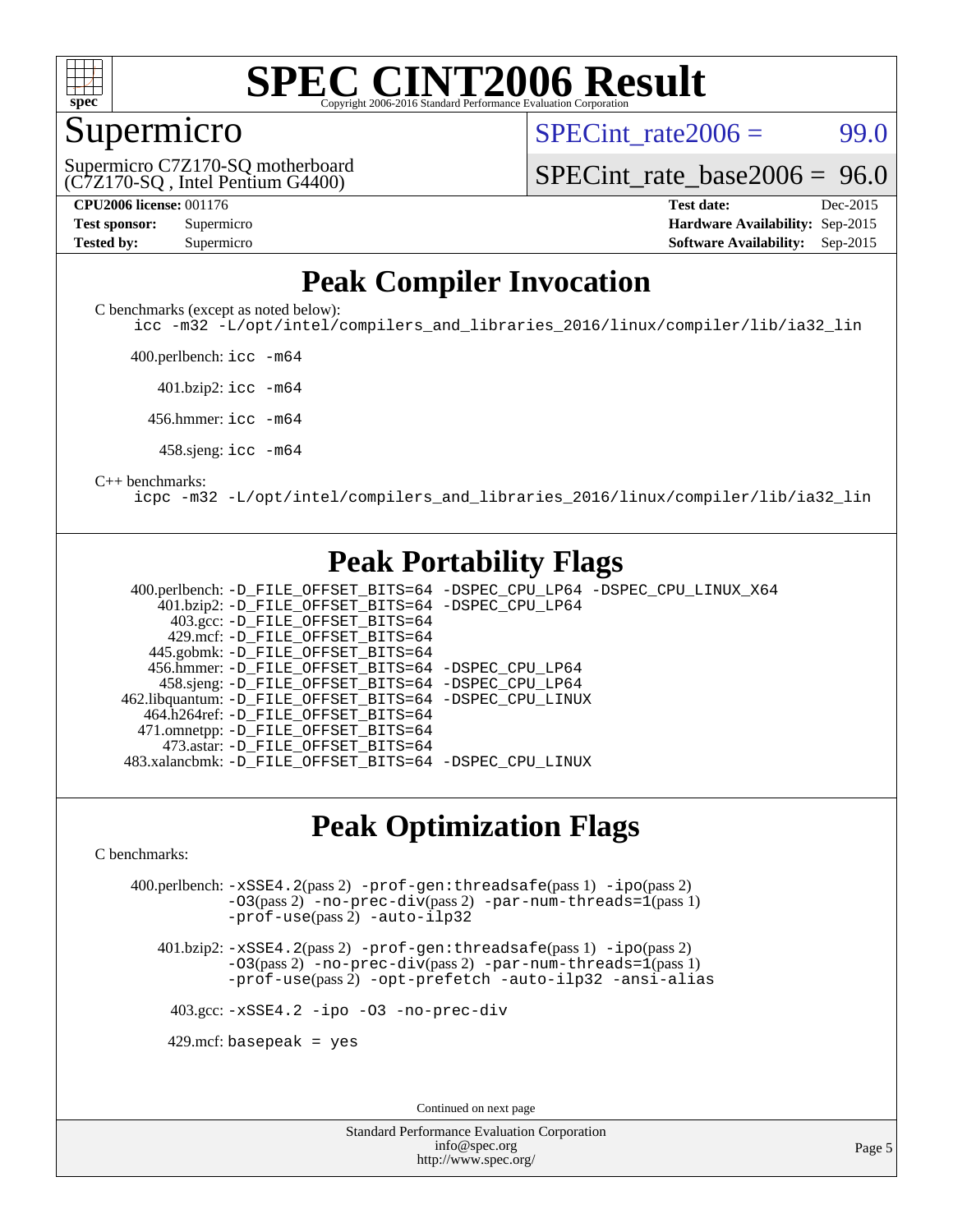

## Supermicro

 $SPECTnt_rate2006 = 99.0$ 

(C7Z170-SQ , Intel Pentium G4400) Supermicro C7Z170-SQ motherboard

[SPECint\\_rate\\_base2006 =](http://www.spec.org/auto/cpu2006/Docs/result-fields.html#SPECintratebase2006) 96.0

#### **[CPU2006 license:](http://www.spec.org/auto/cpu2006/Docs/result-fields.html#CPU2006license)** 001176 **[Test date:](http://www.spec.org/auto/cpu2006/Docs/result-fields.html#Testdate)** Dec-2015

| <b>Test sponsor:</b> | Supermicro |
|----------------------|------------|
| <b>Tested by:</b>    | Supermicro |

**[Hardware Availability:](http://www.spec.org/auto/cpu2006/Docs/result-fields.html#HardwareAvailability)** Sep-2015 **[Software Availability:](http://www.spec.org/auto/cpu2006/Docs/result-fields.html#SoftwareAvailability)** Sep-2015

## **[Peak Optimization Flags \(Continued\)](http://www.spec.org/auto/cpu2006/Docs/result-fields.html#PeakOptimizationFlags)**

 445.gobmk: [-xSSE4.2](http://www.spec.org/cpu2006/results/res2016q1/cpu2006-20151217-38448.flags.html#user_peakPASS2_CFLAGSPASS2_LDCFLAGS445_gobmk_f-xSSE42_f91528193cf0b216347adb8b939d4107)(pass 2) [-prof-gen:threadsafe](http://www.spec.org/cpu2006/results/res2016q1/cpu2006-20151217-38448.flags.html#user_peakPASS1_CFLAGSPASS1_LDCFLAGS445_gobmk_prof_gen_21a26eb79f378b550acd7bec9fe4467a)(pass 1) [-prof-use](http://www.spec.org/cpu2006/results/res2016q1/cpu2006-20151217-38448.flags.html#user_peakPASS2_CFLAGSPASS2_LDCFLAGS445_gobmk_prof_use_bccf7792157ff70d64e32fe3e1250b55)(pass 2) [-par-num-threads=1](http://www.spec.org/cpu2006/results/res2016q1/cpu2006-20151217-38448.flags.html#user_peakPASS1_CFLAGSPASS1_LDCFLAGS445_gobmk_par_num_threads_786a6ff141b4e9e90432e998842df6c2)(pass 1) [-ansi-alias](http://www.spec.org/cpu2006/results/res2016q1/cpu2006-20151217-38448.flags.html#user_peakCOPTIMIZE445_gobmk_f-ansi-alias)

456.hmmer: [-xSSE4.2](http://www.spec.org/cpu2006/results/res2016q1/cpu2006-20151217-38448.flags.html#user_peakCOPTIMIZE456_hmmer_f-xSSE42_f91528193cf0b216347adb8b939d4107) [-ipo](http://www.spec.org/cpu2006/results/res2016q1/cpu2006-20151217-38448.flags.html#user_peakCOPTIMIZE456_hmmer_f-ipo) [-O3](http://www.spec.org/cpu2006/results/res2016q1/cpu2006-20151217-38448.flags.html#user_peakCOPTIMIZE456_hmmer_f-O3) [-no-prec-div](http://www.spec.org/cpu2006/results/res2016q1/cpu2006-20151217-38448.flags.html#user_peakCOPTIMIZE456_hmmer_f-no-prec-div) [-unroll2](http://www.spec.org/cpu2006/results/res2016q1/cpu2006-20151217-38448.flags.html#user_peakCOPTIMIZE456_hmmer_f-unroll_784dae83bebfb236979b41d2422d7ec2) [-auto-ilp32](http://www.spec.org/cpu2006/results/res2016q1/cpu2006-20151217-38448.flags.html#user_peakCOPTIMIZE456_hmmer_f-auto-ilp32)

 458.sjeng: [-xSSE4.2](http://www.spec.org/cpu2006/results/res2016q1/cpu2006-20151217-38448.flags.html#user_peakPASS2_CFLAGSPASS2_LDCFLAGS458_sjeng_f-xSSE42_f91528193cf0b216347adb8b939d4107)(pass 2) [-prof-gen:threadsafe](http://www.spec.org/cpu2006/results/res2016q1/cpu2006-20151217-38448.flags.html#user_peakPASS1_CFLAGSPASS1_LDCFLAGS458_sjeng_prof_gen_21a26eb79f378b550acd7bec9fe4467a)(pass 1) [-ipo](http://www.spec.org/cpu2006/results/res2016q1/cpu2006-20151217-38448.flags.html#user_peakPASS2_CFLAGSPASS2_LDCFLAGS458_sjeng_f-ipo)(pass 2) [-O3](http://www.spec.org/cpu2006/results/res2016q1/cpu2006-20151217-38448.flags.html#user_peakPASS2_CFLAGSPASS2_LDCFLAGS458_sjeng_f-O3)(pass 2) [-no-prec-div](http://www.spec.org/cpu2006/results/res2016q1/cpu2006-20151217-38448.flags.html#user_peakPASS2_CFLAGSPASS2_LDCFLAGS458_sjeng_f-no-prec-div)(pass 2) [-par-num-threads=1](http://www.spec.org/cpu2006/results/res2016q1/cpu2006-20151217-38448.flags.html#user_peakPASS1_CFLAGSPASS1_LDCFLAGS458_sjeng_par_num_threads_786a6ff141b4e9e90432e998842df6c2)(pass 1)  $-prof$ -use(pass 2) [-unroll4](http://www.spec.org/cpu2006/results/res2016q1/cpu2006-20151217-38448.flags.html#user_peakCOPTIMIZE458_sjeng_f-unroll_4e5e4ed65b7fd20bdcd365bec371b81f) [-auto-ilp32](http://www.spec.org/cpu2006/results/res2016q1/cpu2006-20151217-38448.flags.html#user_peakCOPTIMIZE458_sjeng_f-auto-ilp32)

 $462$ .libquantum: basepeak = yes

 464.h264ref: [-xSSE4.2](http://www.spec.org/cpu2006/results/res2016q1/cpu2006-20151217-38448.flags.html#user_peakPASS2_CFLAGSPASS2_LDCFLAGS464_h264ref_f-xSSE42_f91528193cf0b216347adb8b939d4107)(pass 2) [-prof-gen:threadsafe](http://www.spec.org/cpu2006/results/res2016q1/cpu2006-20151217-38448.flags.html#user_peakPASS1_CFLAGSPASS1_LDCFLAGS464_h264ref_prof_gen_21a26eb79f378b550acd7bec9fe4467a)(pass 1) [-ipo](http://www.spec.org/cpu2006/results/res2016q1/cpu2006-20151217-38448.flags.html#user_peakPASS2_CFLAGSPASS2_LDCFLAGS464_h264ref_f-ipo)(pass 2)  $-03(pass 2)$  [-no-prec-div](http://www.spec.org/cpu2006/results/res2016q1/cpu2006-20151217-38448.flags.html#user_peakPASS2_CFLAGSPASS2_LDCFLAGS464_h264ref_f-no-prec-div)(pass 2) [-par-num-threads=1](http://www.spec.org/cpu2006/results/res2016q1/cpu2006-20151217-38448.flags.html#user_peakPASS1_CFLAGSPASS1_LDCFLAGS464_h264ref_par_num_threads_786a6ff141b4e9e90432e998842df6c2)(pass 1) [-prof-use](http://www.spec.org/cpu2006/results/res2016q1/cpu2006-20151217-38448.flags.html#user_peakPASS2_CFLAGSPASS2_LDCFLAGS464_h264ref_prof_use_bccf7792157ff70d64e32fe3e1250b55)(pass 2) [-unroll2](http://www.spec.org/cpu2006/results/res2016q1/cpu2006-20151217-38448.flags.html#user_peakCOPTIMIZE464_h264ref_f-unroll_784dae83bebfb236979b41d2422d7ec2) [-ansi-alias](http://www.spec.org/cpu2006/results/res2016q1/cpu2006-20151217-38448.flags.html#user_peakCOPTIMIZE464_h264ref_f-ansi-alias)

[C++ benchmarks:](http://www.spec.org/auto/cpu2006/Docs/result-fields.html#CXXbenchmarks)

```
 471.omnetpp: -xSSE4.2(pass 2) -prof-gen:threadsafe(pass 1) -ipo(pass 2)
-O3(pass 2) -no-prec-div(pass 2) -par-num-threads=1(pass 1)
-prof-use(pass 2) -ansi-alias -opt-ra-region-strategy=block
-Wl,-z,muldefs -L/sh -lsmartheap
```
473.astar: basepeak = yes

 $483.xalanchmk: basepeak = yes$ 

## **[Peak Other Flags](http://www.spec.org/auto/cpu2006/Docs/result-fields.html#PeakOtherFlags)**

[C benchmarks](http://www.spec.org/auto/cpu2006/Docs/result-fields.html#Cbenchmarks):

403.gcc: [-Dalloca=\\_alloca](http://www.spec.org/cpu2006/results/res2016q1/cpu2006-20151217-38448.flags.html#b403.gcc_peakEXTRA_CFLAGS_Dalloca_be3056838c12de2578596ca5467af7f3)

The flags files that were used to format this result can be browsed at <http://www.spec.org/cpu2006/flags/Intel-ic16.0-official-linux64.html> <http://www.spec.org/cpu2006/flags/Supermicro-Platform-Settings-V1.2-revH.html>

You can also download the XML flags sources by saving the following links: <http://www.spec.org/cpu2006/flags/Intel-ic16.0-official-linux64.xml>

<http://www.spec.org/cpu2006/flags/Supermicro-Platform-Settings-V1.2-revH.xml>